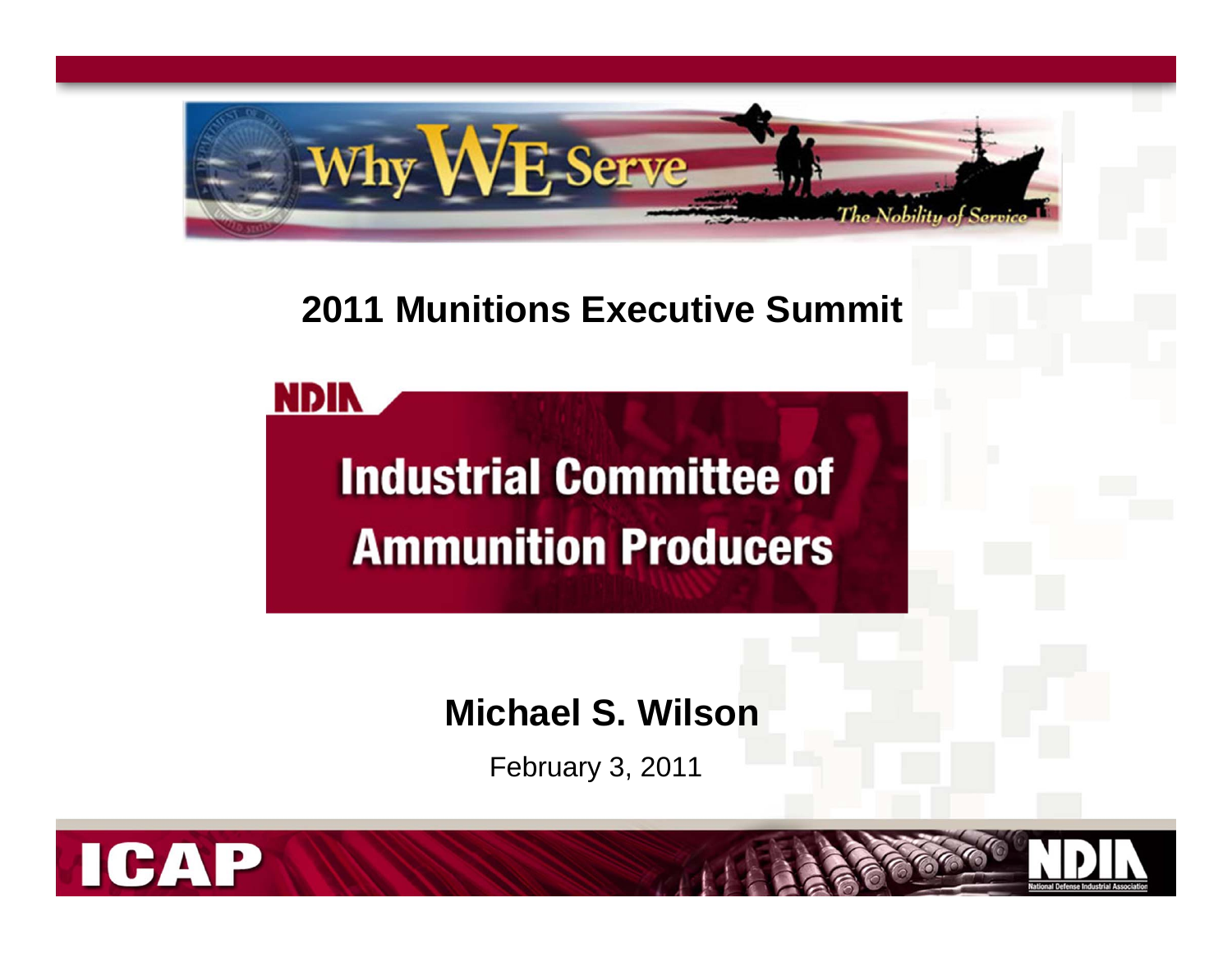

**Industrial Committee of Ammunition Producers ( ICAP )**

# **ICAP Mission:**

To serve as a forum for interested NDIA members and other concerned parties to review and discuss issues, policies, and procedures in the ammunition arena and to examine industry and government initiatives relating to the ammunition life cycle.

**95 Meetings Conducted Since Formation**

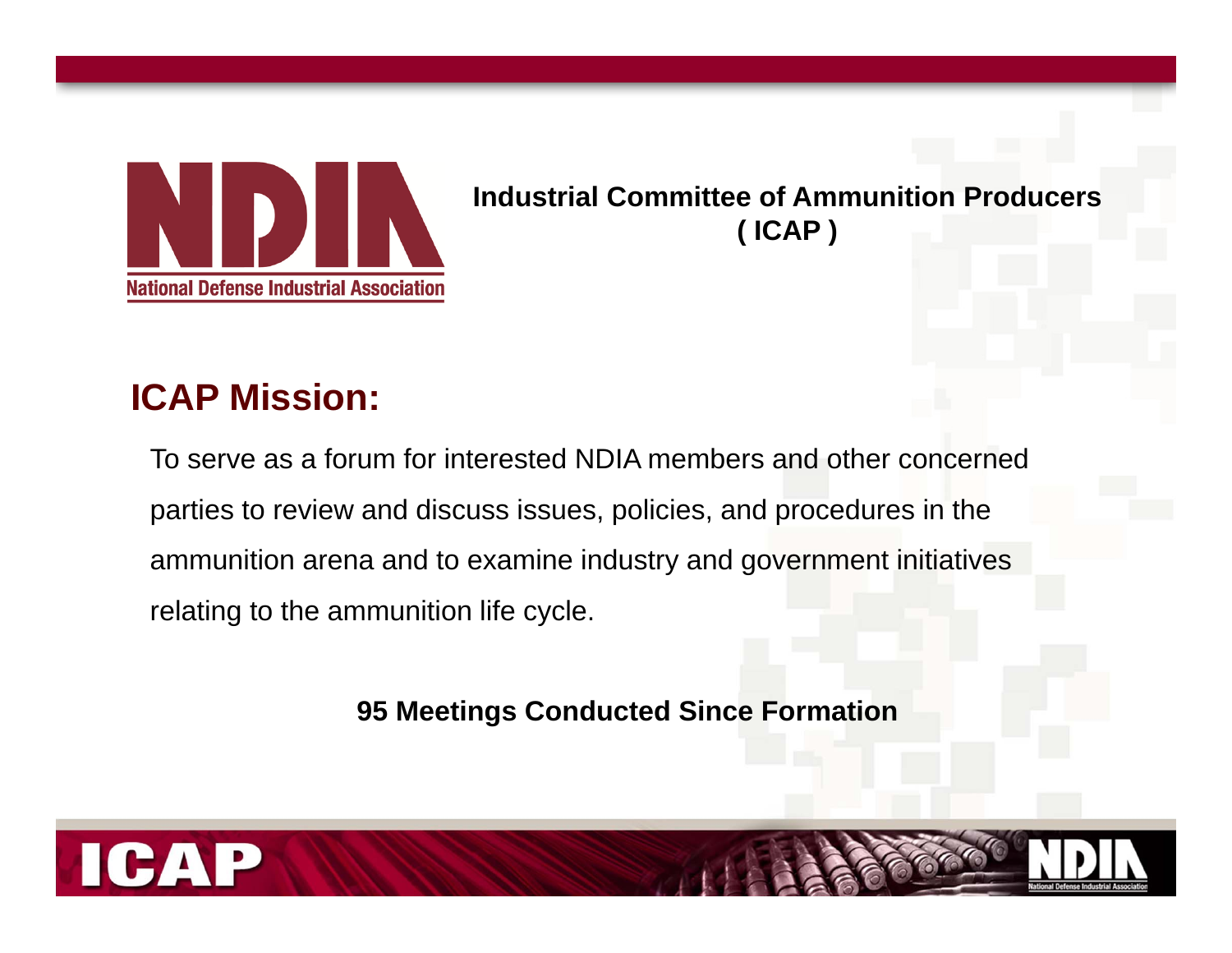## **2010-2011 ICAP Membership**

**ICAP Government Chairs :** BG Jonathan Maddux – PEO AmmunitionBG Gustav Perna – CG Joint Munitions Command

**ICAP Industry Chair :** Michael S. Wilson

**NDIA :** MG Barry D. Bates USA (Ret); Tim Bagniefski, Michael Dauth

#### **US Government :**

- Mr. Jim Shields, Deputy PEO, Ammunition
- Mr. Jyuji Hewitt, Deputy CG, Joint Munitions Command
- Patricia Huber Joint Munitions Command
- Col. Jeff Wilson, PM Joint Services
- Col Scott Turner, PM Combat Ammunition Systems
- Col Danny Wiley, PM Maneuver Ammunition Systems
- Col Raymond Nulk, PM Close Combat Systems
- Mr. Mike Hutchinson, Rock Island Contracting Center
- Pam DeMaught Joint Munitions Command
- Mr. Matthew Zimmermann, PM Joint Services

**MIBTF :** Richard Palaschak – Director of Operations

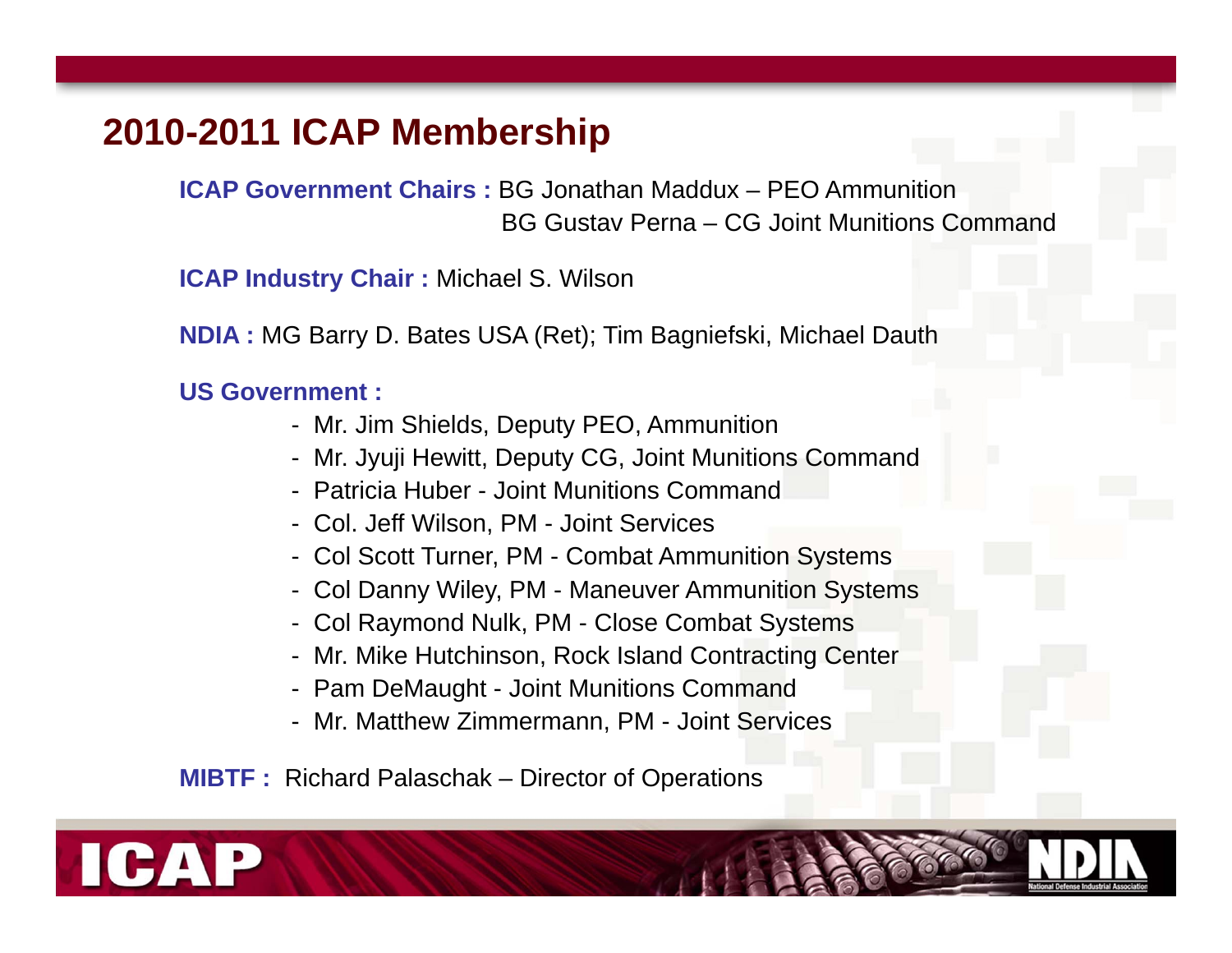# **ICAP Sector Representation**

| <b>Demilitarization</b>                   | David Fincher, Explo Systems       |
|-------------------------------------------|------------------------------------|
| <b>Fuzes/Timers</b>                       | Kenneth Kelly, Kaman Aerospace     |
| <b>GOCOS</b>                              | <b>Karen Davies, ATK</b>           |
| <b>Large Caliber/Bombs</b>                | Dean Bartles, GD-OTS               |
| <b>Propellants &amp; Explosives</b>       | Paul Heidenreich, Esterline        |
| <b>Pyrotechnics</b>                       | <b>Rick Gardner, Chemring</b>      |
| <b>Small/Medium Caliber</b>               | Dan Olsen, ATK                     |
| <b>Systems, Electronics &amp; Sensors</b> | Rodger Elkins, Raytheon            |
| <b>Warheads &amp; Rockets</b>             | <b>Tom Rudy, American Ordnance</b> |



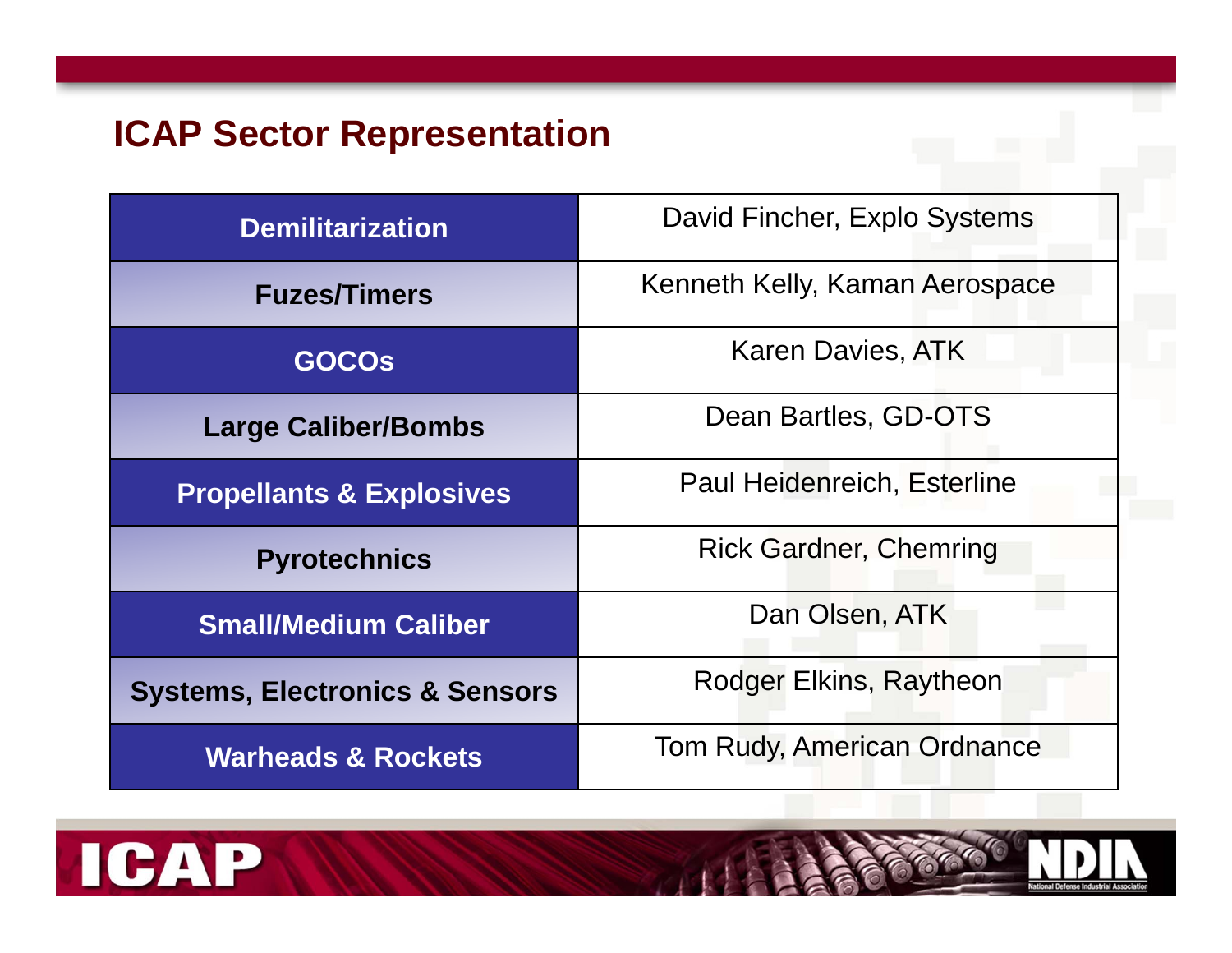### **2010 Activities / Topics**

- **Strategic Outlook – Munitions Industrial Base**
- **Global Competitiveness of NTIB**
- **OSD Efficiency and Cost Reduction Initiatives**
- **AMC Quality of Work Environment Initiative (QWE)**
- **Procurement Timeliness / Contracting Delays**
- **Proposal Pricing Deficiencies**
- **GOCO Cost Drivers**
- $\bullet$ **Intellectual Property / Data Rights**

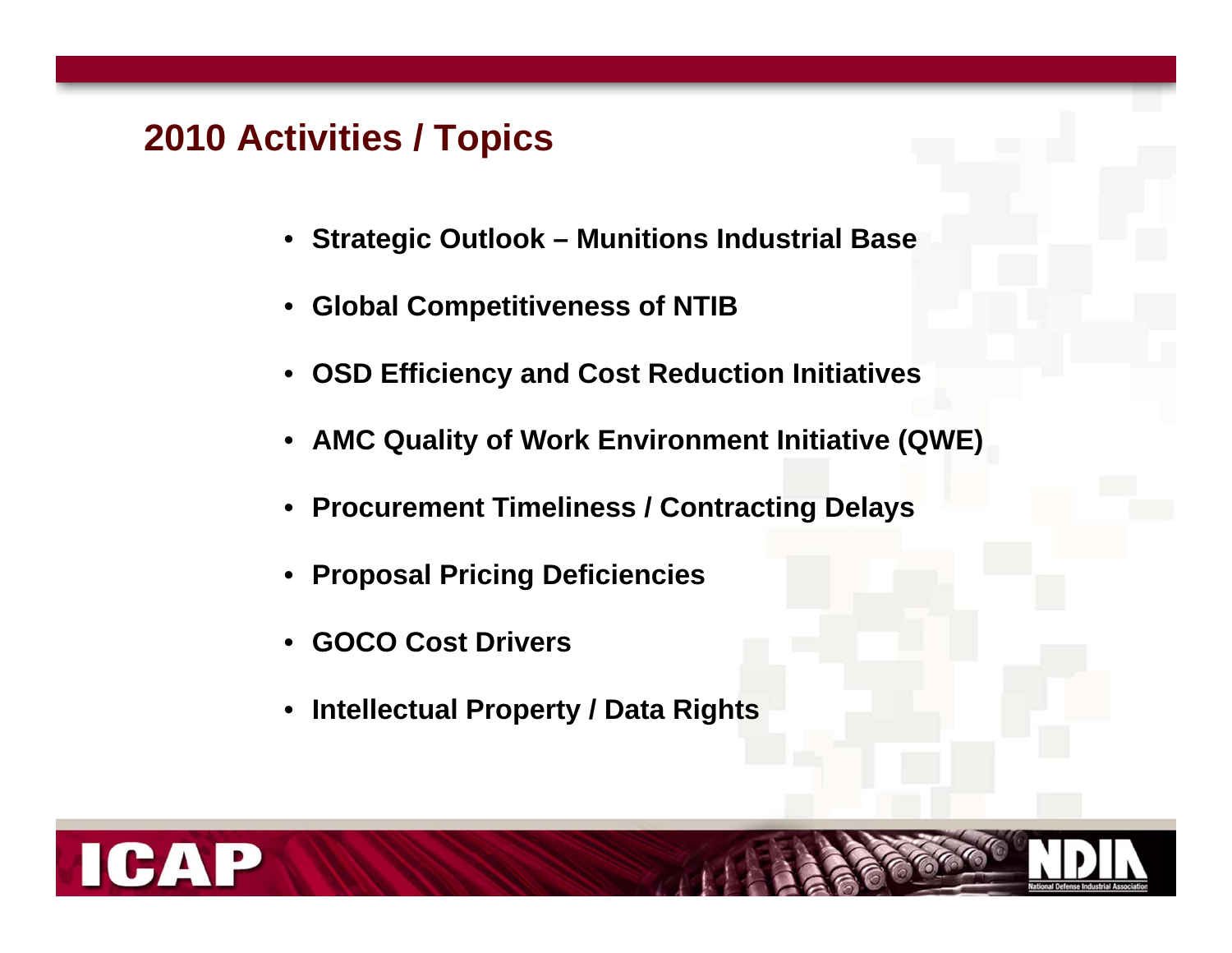### **2011 Focus Areas**

- **OSD Efficiency and Cost Reduction**
- • **InitiativesMunitions Funding Profile – POM 12**
	- *Strategic outlook of US Munitions Enterprise*
- **FMS Case Processing**
- **USG – Industry Partnering**
- •**Industry / GOCO QWE efforts**
- •**Procurement & Contracting Timelines**
- **IBAT / Minimum Sustaining Rates**